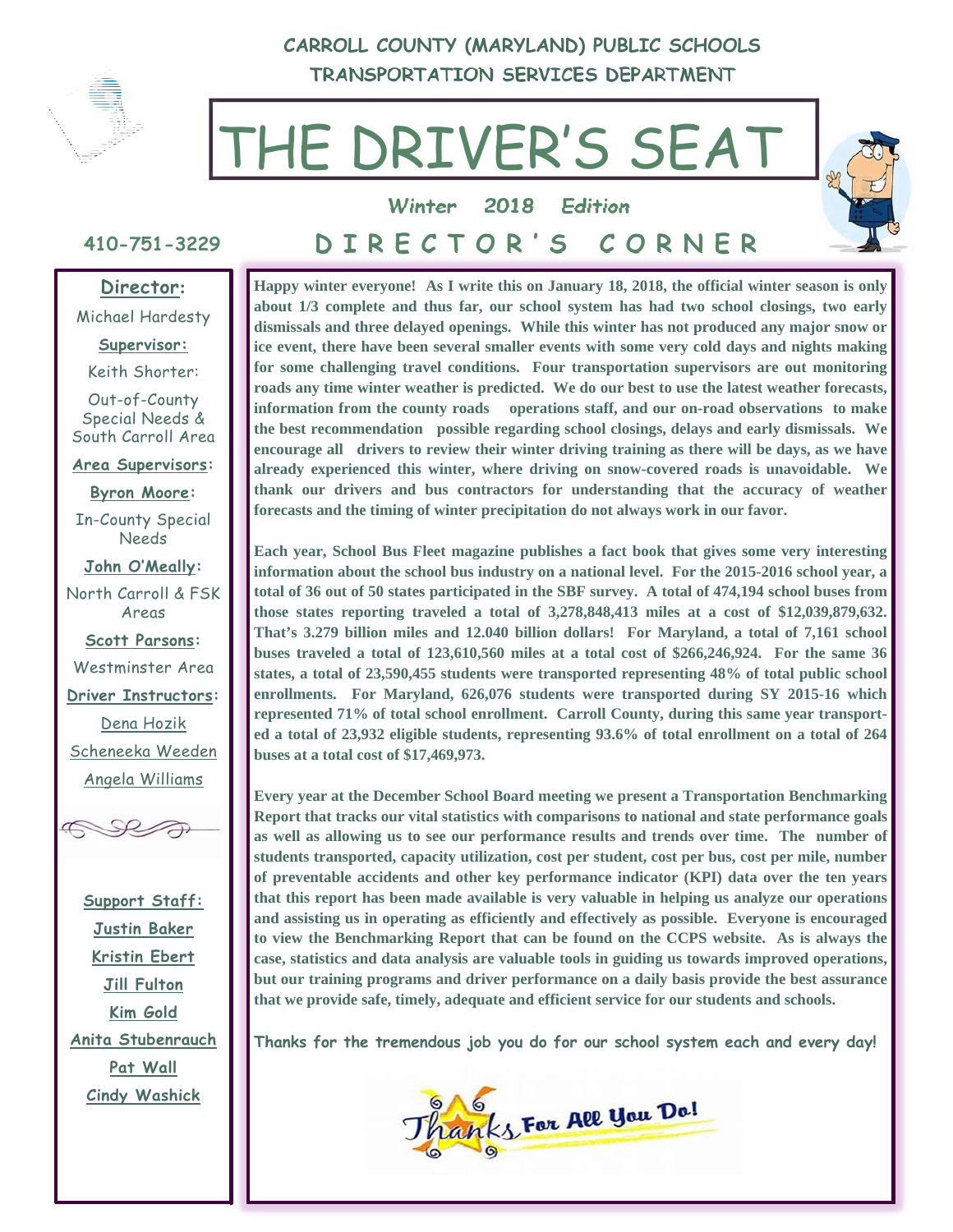#### BUS INSPECTION RESULTS

The Fall 2017 bus inspection took place from November 13th through the 17th. The results are highlighted below. The first chart shows the results by the date of the inspection. The second group of charts shows the results sorted by percentages of buses which passed, those with 30-day defects and those with redline defects over the past ten years:

| Location-Date |                 | Pass(H) | Pass(%) | 30 Day $(#)$ | 30 Day(%) Red Line |    | Red Line (%) | Total Inspected |
|---------------|-----------------|---------|---------|--------------|--------------------|----|--------------|-----------------|
| <b>MVHS</b>   | 11-13-2017      | 33      | 51.6%   | 23           | 19.1%              | 8  | 12.5%        | 64              |
|               | WMHS 11-14-2017 | 54      | 69.2%   | 21           | 26.9%              | 3  | 3.8%         | 78              |
| <b>FSK</b>    | 11-15-2017      | 24      | 48.0%   | 22           | 44.0%              | 4  | 8.0%         | 50              |
|               | WMHS 11-16-2017 | 36      | 55.4%   | 27           | 41.5%              |    | 3.1%         | 65              |
| <b>CHS</b>    | 11-17-2017      | 33      | 45.8%   | 30           | 41.7%              | 9  | 12.5%        | 72              |
| Total         |                 | 180     | 54.7%   | 123          | 37.4%              | 26 | 7.0%         | 329             |





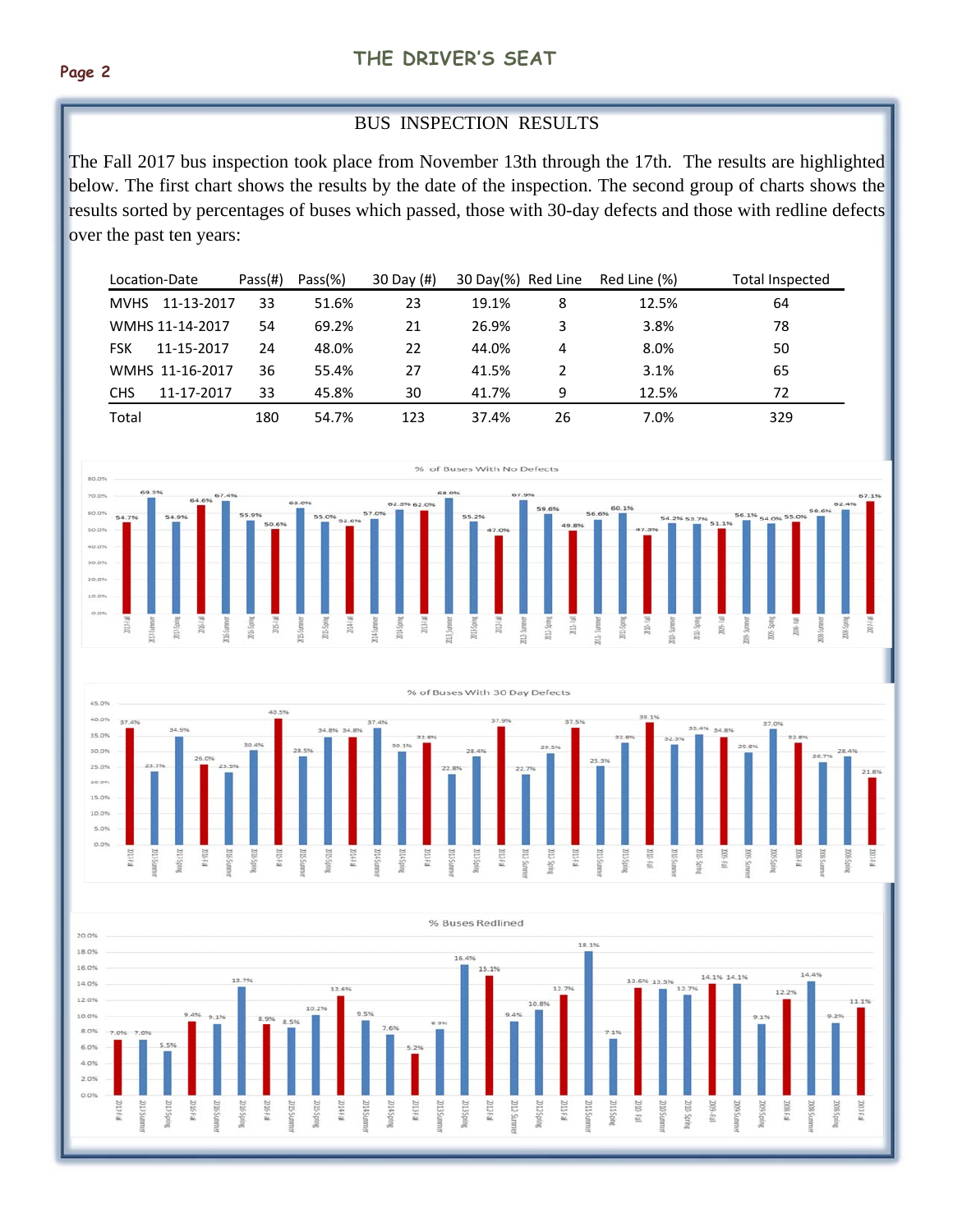# Page 3 **THE DRIVER'S SEAT**

BUS INSPECTION— SPRING 2018

Our next bus inspection takes place from March 19th through the 23rd, 2018. The schedule is posted below. Please prepare for the inspection thoroughly. Preventive maintenance should be performed as required and buses should be thoroughly checked.

# March 2018 Spring Bus Inspection Schedule

- Spring Bus Inspection (8:45 a.m. to 11:30 a.m.) Winters Mill High 19
- Spring Bus Inspection (8:45 a.m. to 10:45 a.m.) Francis Scott Key High 20
- Spring Bus Inspection (8:45 a.m. to 11:30 a.m.) Winters Mill High 21
- 22 Spring Bus Inspection (8:45 a.m. to 11:30 a.m.) Century High
- 23 Spring Bus Inspection (8:45 a.m. to 11:30 a.m.) Manchester Valley High

We have also prepared the schedule for our 2018-2019 school year bus inspections. There are some minor changes to accommodate the schedules of our outstanding crew of mechanics from the Carroll County Maintenance Department. All inspections will occur over a four-day period instead of the usual five-day period. This schedule is posted below:

#### **Carroll County Public Schools Transportation Services Department** 2018-2019 Bus Inspection Schedule August<br>20 Summer Bus Inspection (7:15 a.m. to 10:00 a.m.) Francis Scott Key High<br>Summer Bus Inspection (7:15 a.m. to 11:30 a.m.) Century High<br>Summer Bus Inspection (7:15 a.m. to 11:30 a.m.) Manchester Valley High  $\frac{21}{22}$  $23$ Summer Bus Inspection (7:15 a.m. to 11:30 a.m.) Winters Mills High October Fall Bus Inspection (8:45 a.m. to 12:30 p.m.) Century High<br>Fall Bus Inspection (8:45 a.m. to 12:30 p.m.) Manchester Valley High 29 30 31 Fall Bus Inspection (8:45 a.m. to 12:30 p.m.) Winters Mill High November Fall Bus Inspection (8:45 a.m. to 12:30 p.m.) Francis Scott Key High March Spring Bus Inspection (8:45 a.m. to 12:30 p.m.) Manchester Valley High<br>Spring Bus Inspection (8:45 a.m. to 12:30 p.m.) Winters Mill High<br>Spring Bus Inspection (8:45 a.m. to 12:30 p.m.) Francis Scott Key High<br>Spring Bus Ins  $\frac{26}{27}$  $\frac{28}{29}$

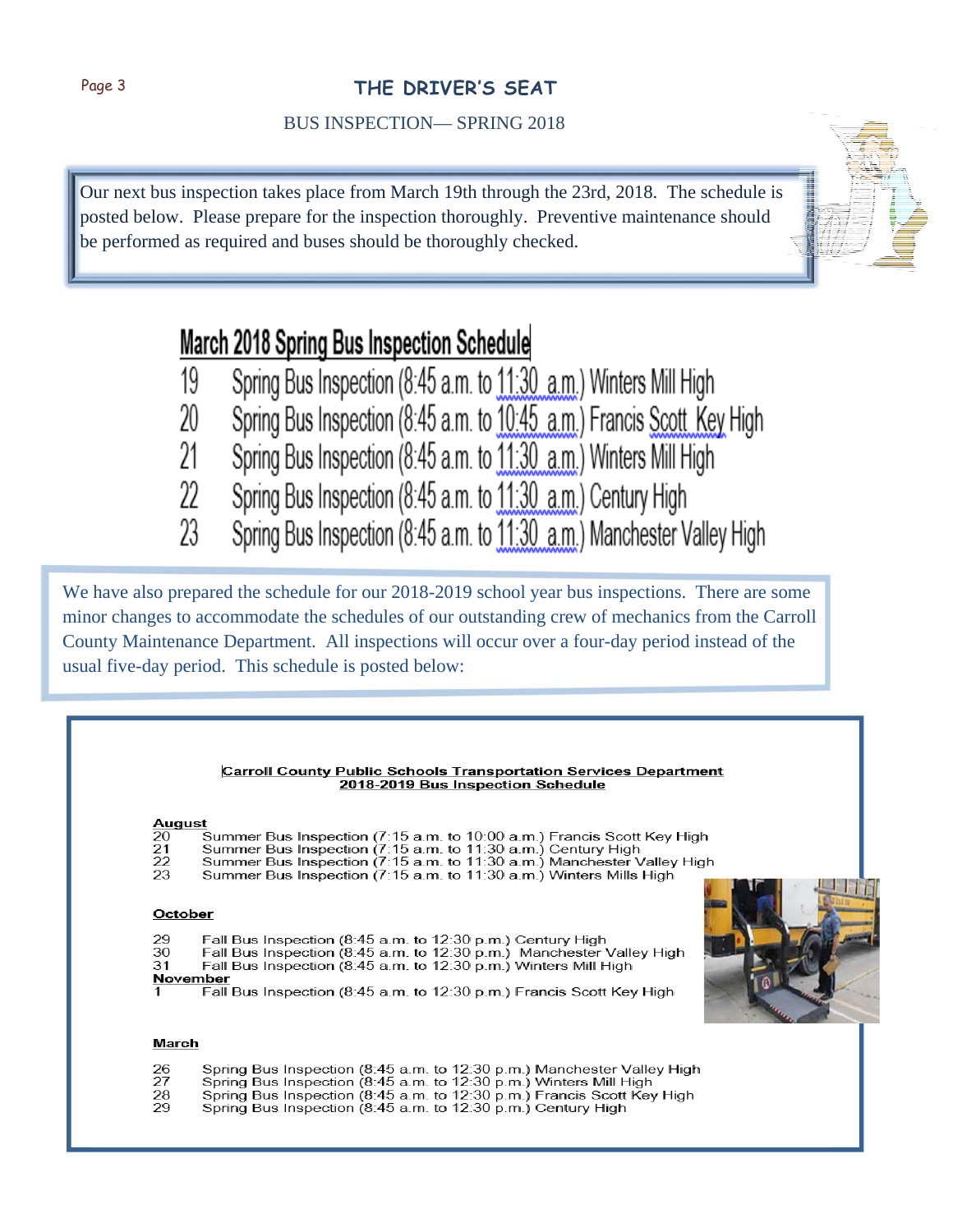# **Q's and A's from Special Ed.**

This time of year there seems to be many families in our community who are experiencing tough financial times. Many of these families may also have other difficulties within the home that may cause them to be divided and sometimes displaced or even homeless. This scenario is difficult for all: parents, guardians, small children, students and possibly others in the displaced household creating unique and challenging days, weeks, even months ahead of them.

**Q: What protections do families and students have when facing a displacement, foster care or homeless situation?** 

A: The *McKinney-Vento Act,* which came into federal law in 1987, set up parameters for these families. The Act requires schools to enroll homeless children and youth immediately, even if they lack the normally required documents, such as immunization records or proof of residence. Some of these families have relocated in other surrounding counties and even other states. The Act ensures that homeless children are provided transportation to and from their school of origin if it is in the child's best interest. The school of origin may or may not be in the district that the student lives. Once the decision is made that the best interest of the student would be to attend his or her school of origin, transportation is set up to accommodate this situation. Some of the routing for this is simple, but some is not. Many of these students must endure extended ride times or numerous tiers before getting to school or home in the afternoon. Some students ride a regular ed. bus, but many may ride a special ed. bus to and from the schools because of the more diverse routes the special ed. buses have during the course of the day.

 **Thanks to the many drivers and assistants who support these students and their families!** 

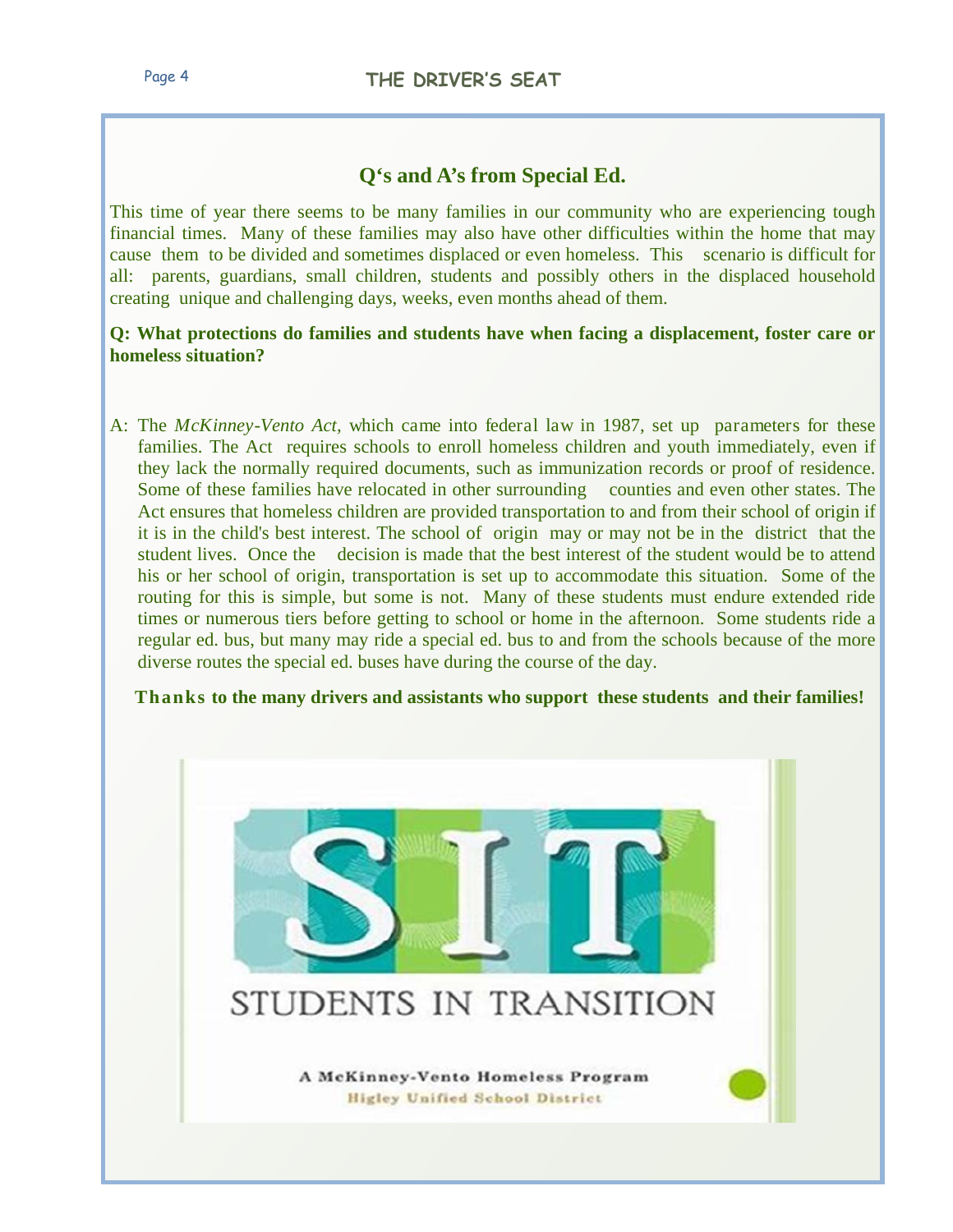# **How to Safely Back a School Bus**

While pupil transporters have different views on the topic of backing a school bus, there is one point on which everyone agrees—backing should be avoided at all costs. Board of Education Policy requires a bus to travel one mile before turning around to approve an extension to a bus route. One hundred foot or greater cul-de-sacs can be an exception to the policy. Most counties, including Carroll, prohibit the backing of a school bus on school grounds. The number one preventability cause for all major accidents in the state of Maryland last year was due to backing. If minor accidents were included, it would push the total number up to approximately 1/3 of all accidents are from backing. Most if not all of these accidents are found to be preventable. The following will hopefully negate some of the accidents we have had during a backing procedure.

#### **DON'T BACK!**

Can backing be eliminated altogether? Most people in the transportation field agree that it cannot. Backing should be avoided as much as possible—but there are still some situations where backing will be required, if for no other reason than to get into or out of the parking space at the bus lot. In urban areas, most bus routes can be routed around the block to avoid turnarounds. The extra distance traveled is worth it considering the danger posed by the alternative. Unfortunately, in rural areas, turnarounds are necessary to complete routes in a timely manner. Special needs buses, which mostly require same side pickup and drop off, often must back up to turn around multiple times during the route. Despite the multiple mirrors and windows, children, adults, cars and anything that you can imagine, can slip into the "danger zone" of a backing bus. Most of the backup accidents drivers have experienced have been on contractors lots, where a bus gets dented or a mirror gets swiped.

**Use safety equipment**: To protect against backing accidents, all buses are equipped with backup beepers and, with new bus specifications, backup cameras that are activated (to appear in the overhead mirror) when the bus is put in reverse.

**Know how to back safely**: With or without technological assistance like backup beepers or cameras, school bus drivers need to take certain precautions when backing to reduce the possibility of an accident. The following are eight key steps all drivers should take when backing a school bus. Guidelines were compiled from the *Safe Backing 101* publication, the Pupil Transportation Safety Institute's (PTSI)

- 1. **Adjust your mirrors**: In a school bus blind spots can be up to 20 feet in front of and 200 feet in back of the vehicle. Keep in mind that your mirrors cannot give you the whole picture. In fact, if they are not properly adjusted, they can give you a very misleading picture of the situation. Mirrors on school buses can often be out of adjustment which can result in deceptive views and blind spots leading to an accident. Mirrors can go out of adjustment within a few days because of road conditions and vibrations. Mirror check grids are located at all high schools, so you are encouraged to take advantage of them on a regular basis.
- 2. **Think in advance:** Don't put yourself into unnecessary backing situations. Every backing situation is new and different, even if you go to the same place several times a day. Watch for changes and new obstacles each time. Choose parking spaces that are easy to exit and don't crowd other vehicles. Expect and prepare for challenges along the road. Be prepared, as well, for unique situations that may require backing.
- **3. Back into, not out of:** Always back into the area with less traffic or fewer objects. For example, back into a parking lot so that you can later pull forward into the traffic rather than backing into a traffic-filled street. When possible, pull your bus ahead so you can back straight into a turnaround without needing to turn as you back. Back to the driver's side to maximize your view of hazards behind you.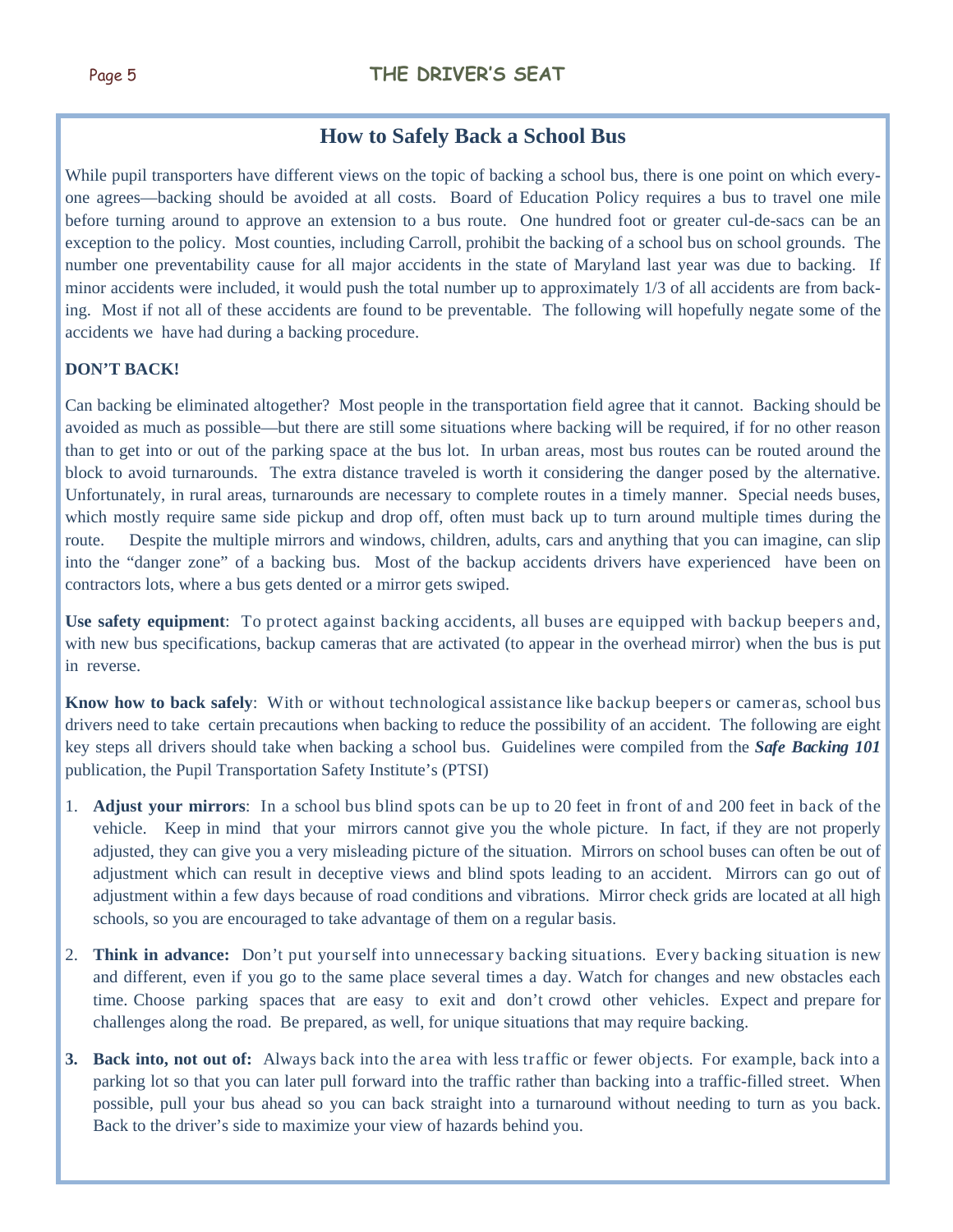- 4. **Scan the area:** Go to the rear door to look at the area in the back of your bus. You can also survey the area by looking out the passenger windows. Look for hazards such as children, fixed objects such as light poles, trees, terrain concerns such as soft or muddy areas, potholes or tire hazards and other motorists. Check for clearancerelated obstructions such as low-hanging trees or wires.
- 5. **Use a spotter:** Get help backing whenever you can by finding an adult to guide you from outside your bus. If a transportation employee is not available, ask a parent at the bus stop or a bystander to spot for you. Make sure you and the spotter understand each other's signals. Rely on hand signals instead of verbal ones. Do not assume a spotter knows what to do without explaining it to them. Many times buses have backed into a fixed object even when a spotter was present due to a lack of proper communication.
- 6. **Quiet students, tap horn:** Direct passengers to be silent so that you can hear warnings before and as you back up. Turn the radio down as you prepare to back and open the window slightly so that you can hear any warnings from outside. Honk twice before you back up, as backup alarms sometimes may not be heard or understood. Pause three seconds after honking to allow someone behind you time to get out of the way.
- 7. **Use four-way flashers:** Activate your four-way flashers as you prepare to back and leave them on throughout the backing procedure. This will warn surrounding motorist and pedestrians to stay clear of the vehicle as you back.
- **8. Practice backing:** No amount of forward driving experience can help you in backing your bus. Become familiar with your vehicle and how it backs. Back slowly and never faster than two to three miles per hour. Backing slowly gives someone behind you a chance to get out of the way. Use your flat driving mirrors to back in a straight line or make steering corrections as needed. Do not try to twist around in your seat to look behind you as you back; it's ineffective in a school bus. Use your overhead mirrors as you back only if you are backing up to something that is not visible in your driving mirrors such as a light pole behind the bus. Setting up an area on your contractor's lot with cones would allow drivers to practice and retain backing skills.





#### **BUS SEATING CHARTS**

Seating charts were due in to your schools' administrators after the second week of school. **As the driver,**  *it is your responsibility* to ensure that the seating charts are kept current, include first and last names and that the students are made to comply with their seat assignment. If you have added or removed students or moved students from one seat to another, changes must be made to your seating chart and forwarded to the school administration. These changes could happen almost weekly for some routes.

#### **A few seating suggestions are below:**

- Pre-k and kindergarten students should be sitting up front.
- Students who are distracting should be seated away from the driver but in the view of the bus cameras and rearview mirror.
- If after a student's seat has been changed for disciplinary reasons, and he or she then exhibits proper, good behavior, he or she should be allowed to reclaim their seat within a week .
- Study your seating chart. If you have been driving since the start of the school year, you should know the first and last names of all of your students and where each one sits.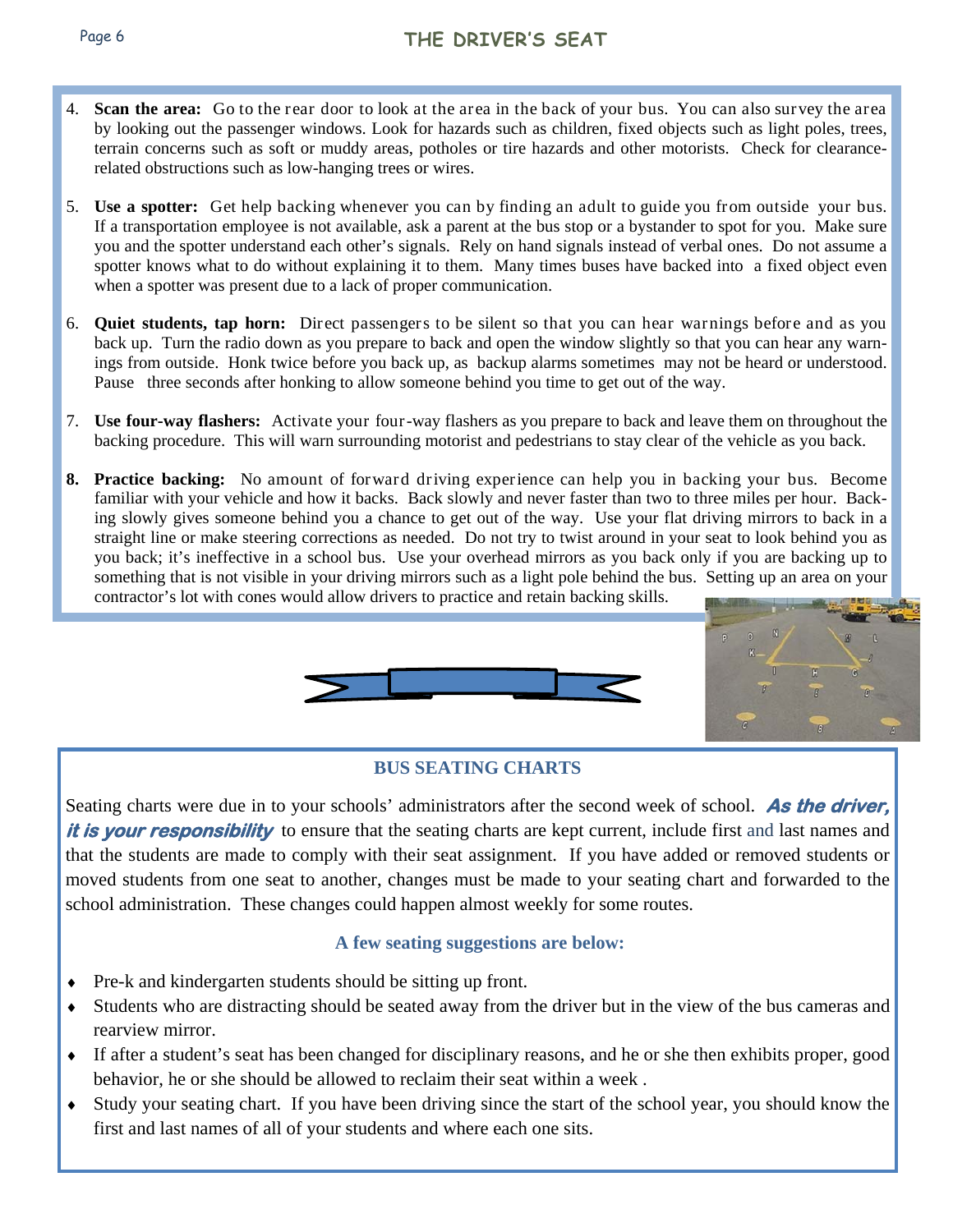

# **CCPS SAFETY BENCHMARKS**

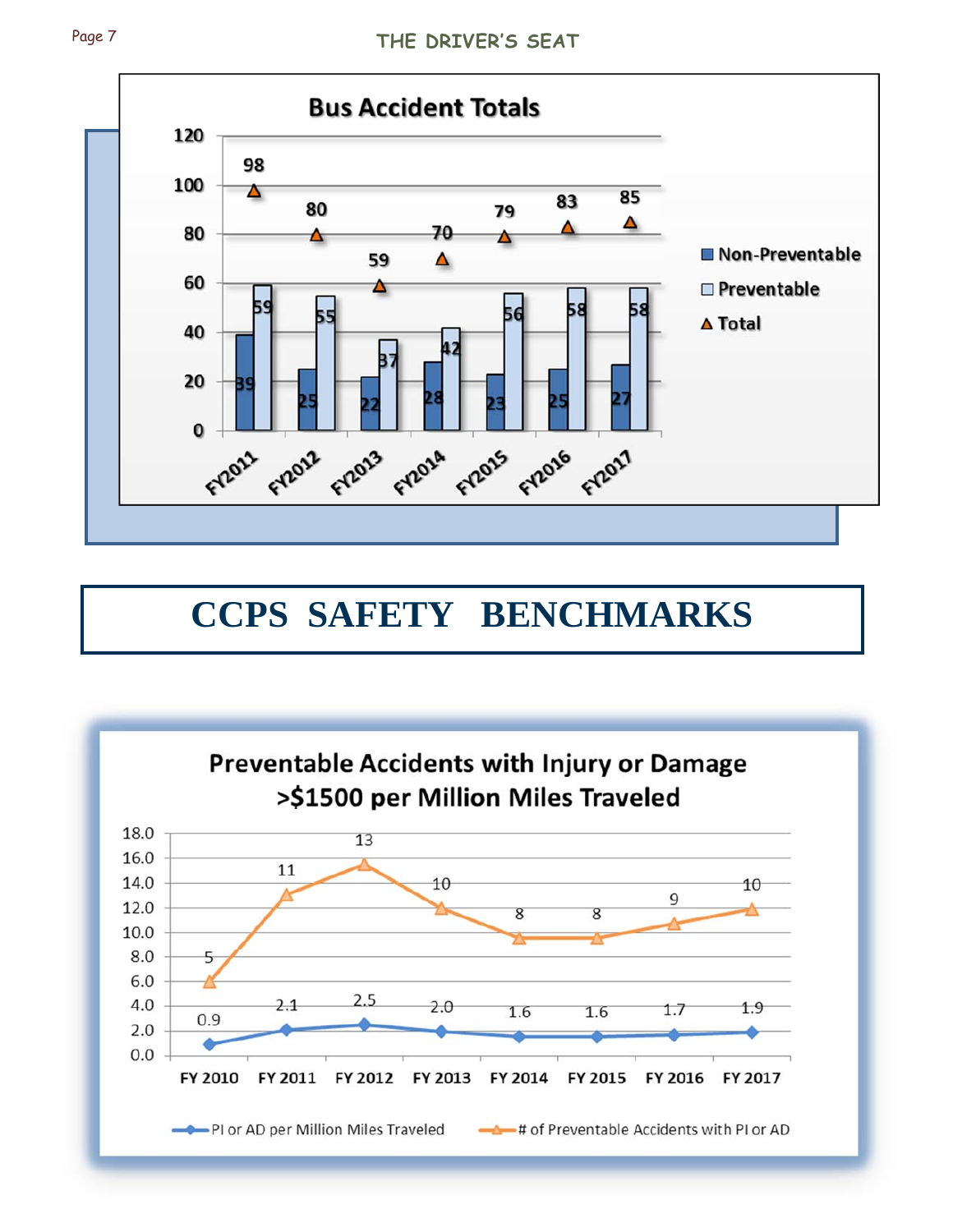## Page 8 **THE DRIVER'S SEAT**

| 2017 – 2018 Transportation Services Calendar                             |                                                                                                                                                                                                                                                                                                                                                                                                                                                                                                                                                                                                                                                                        |  |  |  |  |  |
|--------------------------------------------------------------------------|------------------------------------------------------------------------------------------------------------------------------------------------------------------------------------------------------------------------------------------------------------------------------------------------------------------------------------------------------------------------------------------------------------------------------------------------------------------------------------------------------------------------------------------------------------------------------------------------------------------------------------------------------------------------|--|--|--|--|--|
| September                                                                |                                                                                                                                                                                                                                                                                                                                                                                                                                                                                                                                                                                                                                                                        |  |  |  |  |  |
| 5<br>8                                                                   | Schools Open - First Day for Students<br>Regular Education Stop Sheets, Special Education Route Manifests due in Transportation Services                                                                                                                                                                                                                                                                                                                                                                                                                                                                                                                               |  |  |  |  |  |
| 21                                                                       | Schools/Offices Closed Rosh Hashanah                                                                                                                                                                                                                                                                                                                                                                                                                                                                                                                                                                                                                                   |  |  |  |  |  |
| 22                                                                       | <b>Schools Closed for Students</b>                                                                                                                                                                                                                                                                                                                                                                                                                                                                                                                                                                                                                                     |  |  |  |  |  |
| 29                                                                       | Regular Education Route Stop Sheets and Regular Education Route Manifests due in Transportation Services                                                                                                                                                                                                                                                                                                                                                                                                                                                                                                                                                               |  |  |  |  |  |
| October<br>6<br>20<br>27                                                 | Two Hours and Forty-Five Minutes Early Dismissal/System-Wide / Closed for Pre-K and Prep Students<br>Schools Closed for Students and 10-Month Staff - Professional Meeting Day<br>Special Education Route Manifests due in Transportation Services                                                                                                                                                                                                                                                                                                                                                                                                                     |  |  |  |  |  |
| November<br>10<br>13<br>14<br>15<br>16<br>17<br>22<br>23-24<br>27        | Two Hours and Forty-Five Minutes Early Dismissal/System-Wide / Closed for Pre-K and Prep Students<br>Fall Bus Inspection (8:45 a.m. to 11:30 a.m.) Manchester Valley High<br>Fall Bus Inspection (8:45 a.m. to 11:30 a.m.) Winters Mill High<br>Fall Bus Inspection (8:45a.m. to 10:45 a.m.) Francis Scott Key High<br>Fall Bus Inspection (8:45 a.m. to 11:30 a.m.) Winters Mill High<br>Fall Bus Inspection-(8:45 a.m. to 11:30 a.m.) Century High<br>Schools/Offices Two Hours and Forty-Five Minutes Early Dismissal System-wide Schools Closed for Pre-Kindergarten and Prep Students<br>Schools/Offices Closed - Thanksgiving Holiday<br>Schools/Offices Re-open |  |  |  |  |  |
| December<br>$25 - 29$                                                    | Schools/Offices Closed - Winter Holiday                                                                                                                                                                                                                                                                                                                                                                                                                                                                                                                                                                                                                                |  |  |  |  |  |
| <b>January</b><br>$\mathbf{1}$<br>$\overline{2}$<br>12<br>15<br>19<br>29 | Schools/Offices Closed - Winter Holiday<br>Schools/Offices Re-open<br>Regular Education Route Stop Sheets and Regular Education Route Manifests due in Transportation Services<br>Schools/Offices Closed - Martin Luther King, Jr. Holiday<br>Special Education Manifests due in Transportation Services<br>Schools closed for students                                                                                                                                                                                                                                                                                                                                |  |  |  |  |  |
| February<br>19                                                           | Schools/Offices Closed - Presidents' Day                                                                                                                                                                                                                                                                                                                                                                                                                                                                                                                                                                                                                               |  |  |  |  |  |
| March<br>$\overline{9}$<br>19<br>20<br>21<br>22<br>23<br>$30\,$          | Two Hours and Forty-Five Minutes Early Dismissal System-wide; Schools Closed for Pre-Kindergarten and Prep Students-Regular Education<br>Route Stop Sheets and Regular Education Route Manifests; Special Education Route Manifests due in Transportation Services<br>Spring Bus Inspection (8:45 a.m. to 11:30 a.m.) Winters Mill High<br>Spring Bus Inspection (8:45 a.m. to 10:45 a.m.) Francis Scott Key High<br>Spring Bus Inspection (8:45 a.m. to 11:30 a.m.) Winters Mill High<br>Spring Bus Inspection (8:45 a.m. to 11:30 a.m.) Century High<br>Spring Bus Inspection (8:45 a.m. to 11:30 a.m.) Manchester Valley High<br>Schools/Offices Closed-Good Friday |  |  |  |  |  |
| $\frac{\text{April}}{2}$<br>$\mathbf{3}$<br>$10$                         | Schools/Offices Closed - Easter Monday<br>Schools/Offices Reopen<br>Two Hours and Forty-Five Minutes Early Dismissal System-wide; Schools Closed for Pre-Kindergarten and Prep Students                                                                                                                                                                                                                                                                                                                                                                                                                                                                                |  |  |  |  |  |
| <u>May</u><br>28                                                         | Schools/Offices Closed - Memorial Day                                                                                                                                                                                                                                                                                                                                                                                                                                                                                                                                                                                                                                  |  |  |  |  |  |
| <b>June</b><br>13<br>14<br>26                                            | Last Day for Pre-Kindergarten Students<br>Last Day for Students, Two Hours and Forty-Five Minutes Early Dismissal System-wide<br>Schools and offices closed for Primary Election Day                                                                                                                                                                                                                                                                                                                                                                                                                                                                                   |  |  |  |  |  |